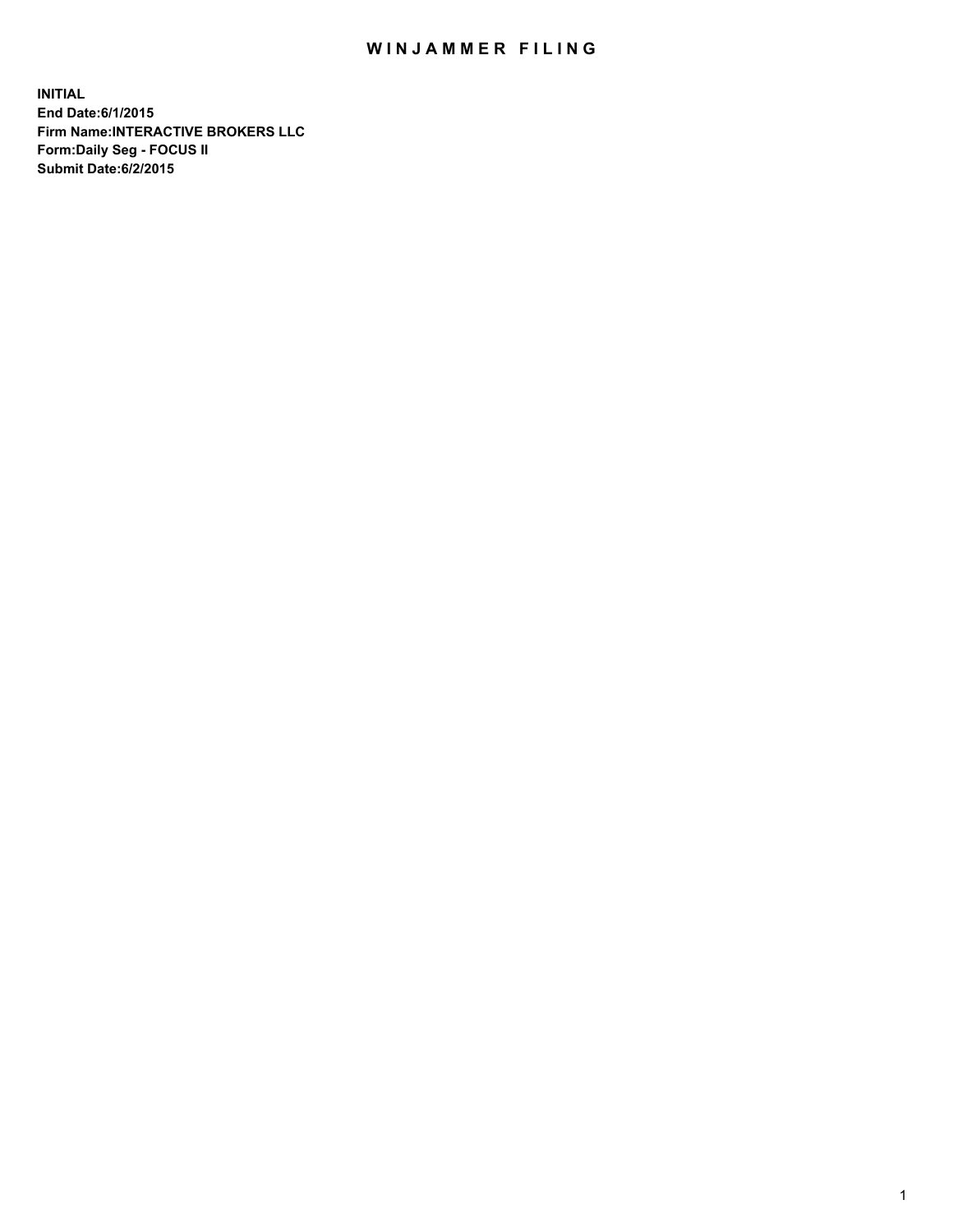## **INITIAL End Date:6/1/2015 Firm Name:INTERACTIVE BROKERS LLC Form:Daily Seg - FOCUS II Submit Date:6/2/2015 Daily Segregation - Cover Page**

| Name of Company<br><b>Contact Name</b>                                            | <b>INTERACTIVE BROKERS LLC</b><br><b>Michael Ellman</b> |
|-----------------------------------------------------------------------------------|---------------------------------------------------------|
| <b>Contact Phone Number</b>                                                       | 203-422-8926                                            |
| <b>Contact Email Address</b>                                                      | mellman@interactivebrokers.co                           |
|                                                                                   | $\underline{\mathbf{m}}$                                |
|                                                                                   |                                                         |
| FCM's Customer Segregated Funds Residual Interest Target (choose one):            |                                                         |
| a. Minimum dollar amount: ; or                                                    | $\overline{\mathbf{0}}$                                 |
| b. Minimum percentage of customer segregated funds required:% ; or                | 0                                                       |
| c. Dollar amount range between: and; or                                           | 155,000,000 245,000,000                                 |
| d. Percentage range of customer segregated funds required between:% and%.         | 00                                                      |
| FCM's Customer Secured Amount Funds Residual Interest Target (choose one):        |                                                         |
| a. Minimum dollar amount: ; or                                                    | $\overline{\mathbf{0}}$                                 |
| b. Minimum percentage of customer secured funds required:% ; or                   | 0                                                       |
| c. Dollar amount range between: and; or                                           | 80,000,000 120,000,000                                  |
| d. Percentage range of customer secured funds required between:% and%.            | 00                                                      |
|                                                                                   |                                                         |
| FCM's Cleared Swaps Customer Collateral Residual Interest Target (choose one):    |                                                         |
| a. Minimum dollar amount: ; or                                                    | $\overline{\mathbf{0}}$                                 |
| b. Minimum percentage of cleared swaps customer collateral required:% ; or        | $\overline{\mathbf{0}}$                                 |
| c. Dollar amount range between: and; or                                           | 0 <sub>0</sub>                                          |
| d. Percentage range of cleared swaps customer collateral required between:% and%. | 0 <sub>0</sub>                                          |
|                                                                                   |                                                         |
| Current ANC:on                                                                    | 2,569,545,810 01-JUN-2015                               |
| <b>Broker Dealer Minimum</b>                                                      | 301,258,904                                             |
| Debit/Deficit - CustomersCurrent AmountGross Amount                               |                                                         |
| Domestic Debit/Deficit                                                            | 72,037                                                  |
| Foreign Debit/Deficit<br>Debit/Deficit - Non CustomersCurrent AmountGross Amount  | 67,0070                                                 |
|                                                                                   |                                                         |
| Domestic Debit/Deficit<br>Foreign Debit/Deficit                                   | 0 <sub>0</sub>                                          |
| Proprietary Profit/Loss                                                           | 0 <sub>0</sub>                                          |
| Domestic Profit/Loss                                                              |                                                         |
| Foreign Profit/Loss                                                               | $\overline{\mathbf{0}}$<br>$\underline{\mathbf{0}}$     |
| Proprietary Open Trade Equity                                                     |                                                         |
| Domestic OTE                                                                      | <u>0</u>                                                |
| Foreign OTE                                                                       | <u>0</u>                                                |
| <b>SPAN</b>                                                                       |                                                         |
| <b>Customer SPAN Calculation</b>                                                  | 1,473,221,070                                           |
| Non-Customer SPAN Calcualation                                                    | 26,028,463                                              |
| Proprietary Capital Charges                                                       | <u>0</u>                                                |
| Minimum Dollar Amount Requirement                                                 | 20,000,000 [7465]                                       |
| Other NFA Dollar Amount Requirement                                               | 21,971,389 [7475]                                       |
|                                                                                   |                                                         |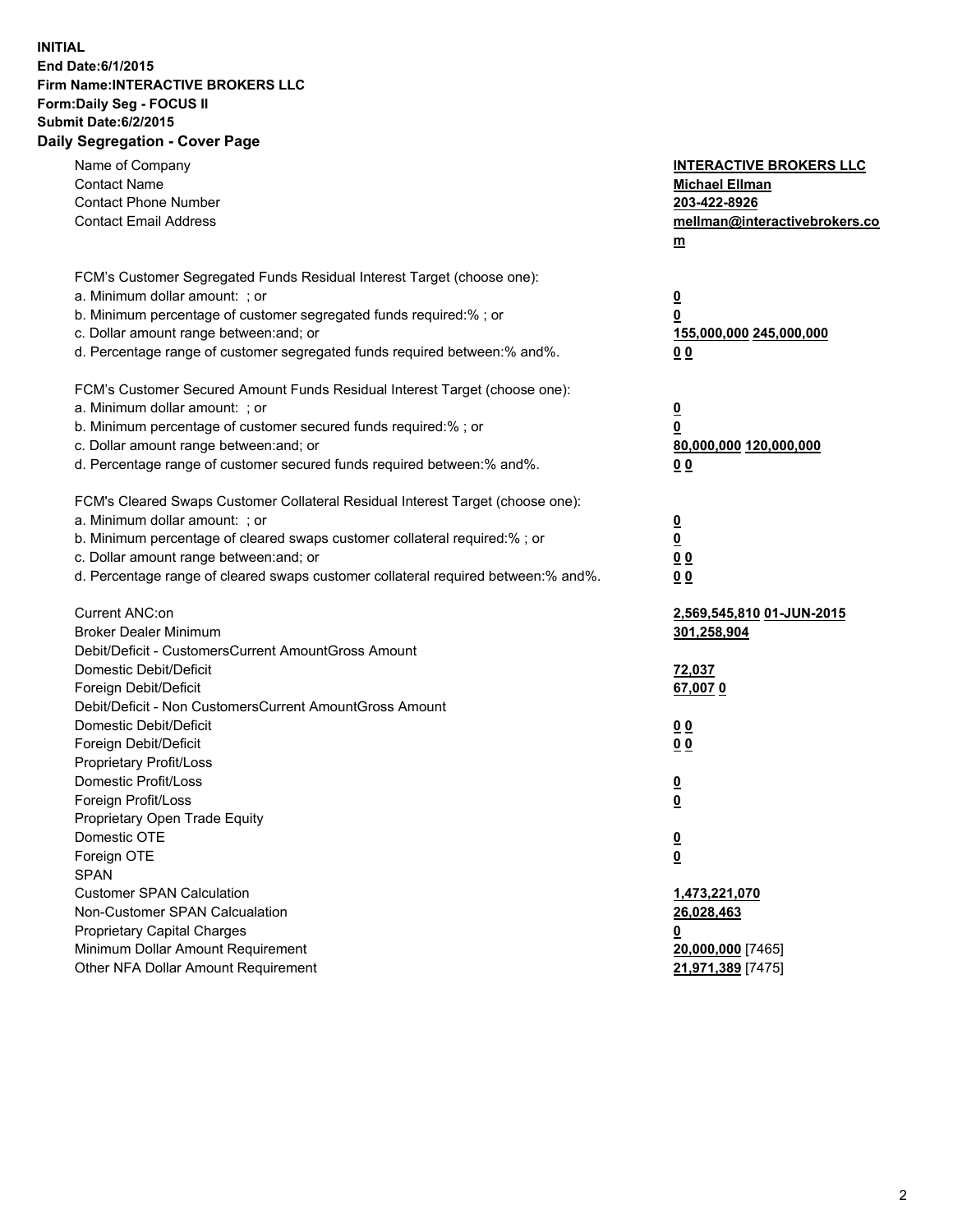## **INITIAL End Date:6/1/2015 Firm Name:INTERACTIVE BROKERS LLC Form:Daily Seg - FOCUS II Submit Date:6/2/2015 Daily Segregation - Secured Amounts**

|     | Foreign Futures and Foreign Options Secured Amounts                                         |                                   |
|-----|---------------------------------------------------------------------------------------------|-----------------------------------|
|     | Amount required to be set aside pursuant to law, rule or regulation of a foreign            | $0$ [7305]                        |
|     | government or a rule of a self-regulatory organization authorized thereunder                |                                   |
| 1.  | Net ledger balance - Foreign Futures and Foreign Option Trading - All Customers             |                                   |
|     | A. Cash                                                                                     | 590,223,617 [7315]                |
|     | B. Securities (at market)                                                                   | $0$ [7317]                        |
| 2.  | Net unrealized profit (loss) in open futures contracts traded on a foreign board of trade   | 9,267,796 [7325]                  |
| 3.  | Exchange traded options                                                                     |                                   |
|     | a. Market value of open option contracts purchased on a foreign board of trade              | 53,036 [7335]                     |
|     | b. Market value of open contracts granted (sold) on a foreign board of trade                | -63,346 [7337]                    |
| 4.  | Net equity (deficit) (add lines 1.2. and 3.)                                                | 599,481,103 [7345]                |
| 5.  | Account liquidating to a deficit and account with a debit balances - gross amount           | 67,007 [7351]                     |
|     | Less: amount offset by customer owned securities                                            | 0 [7352] 67,007 [7354]            |
| 6.  | Amount required to be set aside as the secured amount - Net Liquidating Equity              | 599,548,110 [7355]                |
|     | Method (add lines 4 and 5)                                                                  |                                   |
| 7.  |                                                                                             |                                   |
|     | Greater of amount required to be set aside pursuant to foreign jurisdiction (above) or line | 599,548,110 [7360]                |
|     | 6.                                                                                          |                                   |
|     | FUNDS DEPOSITED IN SEPARATE REGULATION 30.7 ACCOUNTS                                        |                                   |
| 1.  | Cash in banks                                                                               |                                   |
|     | A. Banks located in the United States                                                       | 174,688 [7500]                    |
|     | B. Other banks qualified under Regulation 30.7                                              | 0 [7520] 174,688 [7530]           |
| 2.  | Securities                                                                                  |                                   |
|     | A. In safekeeping with banks located in the United States                                   | 529,767,951 [7540]                |
|     | B. In safekeeping with other banks qualified under Regulation 30.7                          | 0 [7560] 529,767,951 [7570]       |
| 3.  | Equities with registered futures commission merchants                                       |                                   |
|     | A. Cash                                                                                     | $0$ [7580]                        |
|     | <b>B.</b> Securities                                                                        | $0$ [7590]                        |
|     | C. Unrealized gain (loss) on open futures contracts                                         | $0$ [7600]                        |
|     | D. Value of long option contracts                                                           | $0$ [7610]                        |
|     | E. Value of short option contracts                                                          | 0 [7615] 0 [7620]                 |
| 4.  | Amounts held by clearing organizations of foreign boards of trade                           |                                   |
|     | A. Cash                                                                                     | $0$ [7640]                        |
|     | <b>B.</b> Securities                                                                        | $0$ [7650]                        |
|     | C. Amount due to (from) clearing organization - daily variation                             | $0$ [7660]                        |
|     | D. Value of long option contracts                                                           | $0$ [7670]                        |
|     | E. Value of short option contracts                                                          | 0 [7675] 0 [7680]                 |
| 5.  | Amounts held by members of foreign boards of trade                                          |                                   |
|     | A. Cash                                                                                     | 228,040,754 [7700]                |
|     | <b>B.</b> Securities                                                                        | $0$ [7710]                        |
|     | C. Unrealized gain (loss) on open futures contracts                                         | 571,576 [7720]                    |
|     | D. Value of long option contracts                                                           | 53,040 [7730]                     |
|     | E. Value of short option contracts                                                          | -63,343 [7735] 228,602,027 [7740] |
| 6.  | Amounts with other depositories designated by a foreign board of trade                      | $0$ [7760]                        |
| 7.  | Segregated funds on hand                                                                    | $0$ [7765]                        |
| 8.  | Total funds in separate section 30.7 accounts                                               | 758,544,666 [7770]                |
| 9.  | Excess (deficiency) Set Aside for Secured Amount (subtract line 7 Secured Statement         | 158,996,556 [7380]                |
|     | Page 1 from Line 8)                                                                         |                                   |
| 10. | Management Target Amount for Excess funds in separate section 30.7 accounts                 | 80,000,000 [7780]                 |
| 11. | Excess (deficiency) funds in separate 30.7 accounts over (under) Management Target          | 78,996,556 [7785]                 |
|     |                                                                                             |                                   |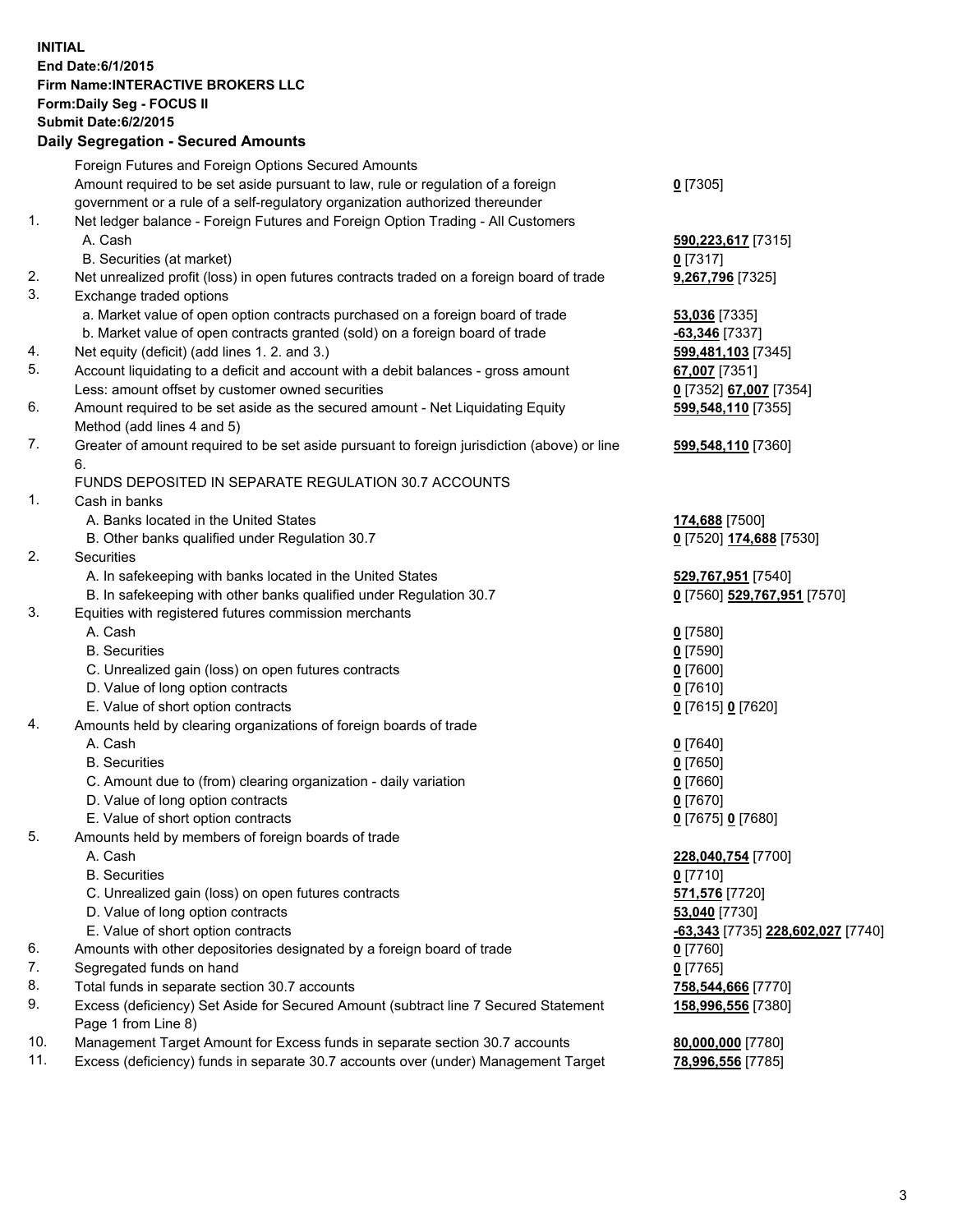**INITIAL End Date:6/1/2015 Firm Name:INTERACTIVE BROKERS LLC Form:Daily Seg - FOCUS II Submit Date:6/2/2015 Daily Segregation - Segregation Statement** SEGREGATION REQUIREMENTS(Section 4d(2) of the CEAct) 1. Net ledger balance A. Cash **2,646,092,917** [7010] B. Securities (at market) **0** [7020] 2. Net unrealized profit (loss) in open futures contracts traded on a contract market **-6,293,873** [7030] 3. Exchange traded options A. Add market value of open option contracts purchased on a contract market **135,614,170** [7032] B. Deduct market value of open option contracts granted (sold) on a contract market **-200,009,980** [7033] 4. Net equity (deficit) (add lines 1, 2 and 3) **2,575,403,234** [7040] 5. Accounts liquidating to a deficit and accounts with debit balances - gross amount **72,037** [7045] Less: amount offset by customer securities **0** [7047] **72,037** [7050] 6. Amount required to be segregated (add lines 4 and 5) **2,575,475,271** [7060] FUNDS IN SEGREGATED ACCOUNTS 7. Deposited in segregated funds bank accounts A. Cash **345,367,732** [7070] B. Securities representing investments of customers' funds (at market) **1,508,194,987** [7080] C. Securities held for particular customers or option customers in lieu of cash (at market) **0** [7090] 8. Margins on deposit with derivatives clearing organizations of contract markets A. Cash **16,741,651** [7100] B. Securities representing investments of customers' funds (at market) **113,110,501** [7110] C. Securities held for particular customers or option customers in lieu of cash (at market) **0** [7120] 9. Net settlement from (to) derivatives clearing organizations of contract markets **247,582** [7130] 10. Exchange traded options A. Value of open long option contracts **3,100,512** [7132] B. Value of open short option contracts **-7,220,370** [7133] 11. Net equities with other FCMs A. Net liquidating equity **-50,524,049** [7140] B. Securities representing investments of customers' funds (at market) **883,142,579** [7160] C. Securities held for particular customers or option customers in lieu of cash (at market) **0** [7170] 12. Segregated funds on hand **0** [7150] 13. Total amount in segregation (add lines 7 through 12) **2,812,161,125** [7180] 14. Excess (deficiency) funds in segregation (subtract line 6 from line 13) **236,685,854** [7190] 15. Management Target Amount for Excess funds in segregation **155,000,000** [7194]

16. Excess (deficiency) funds in segregation over (under) Management Target Amount Excess

**81,685,854** [7198]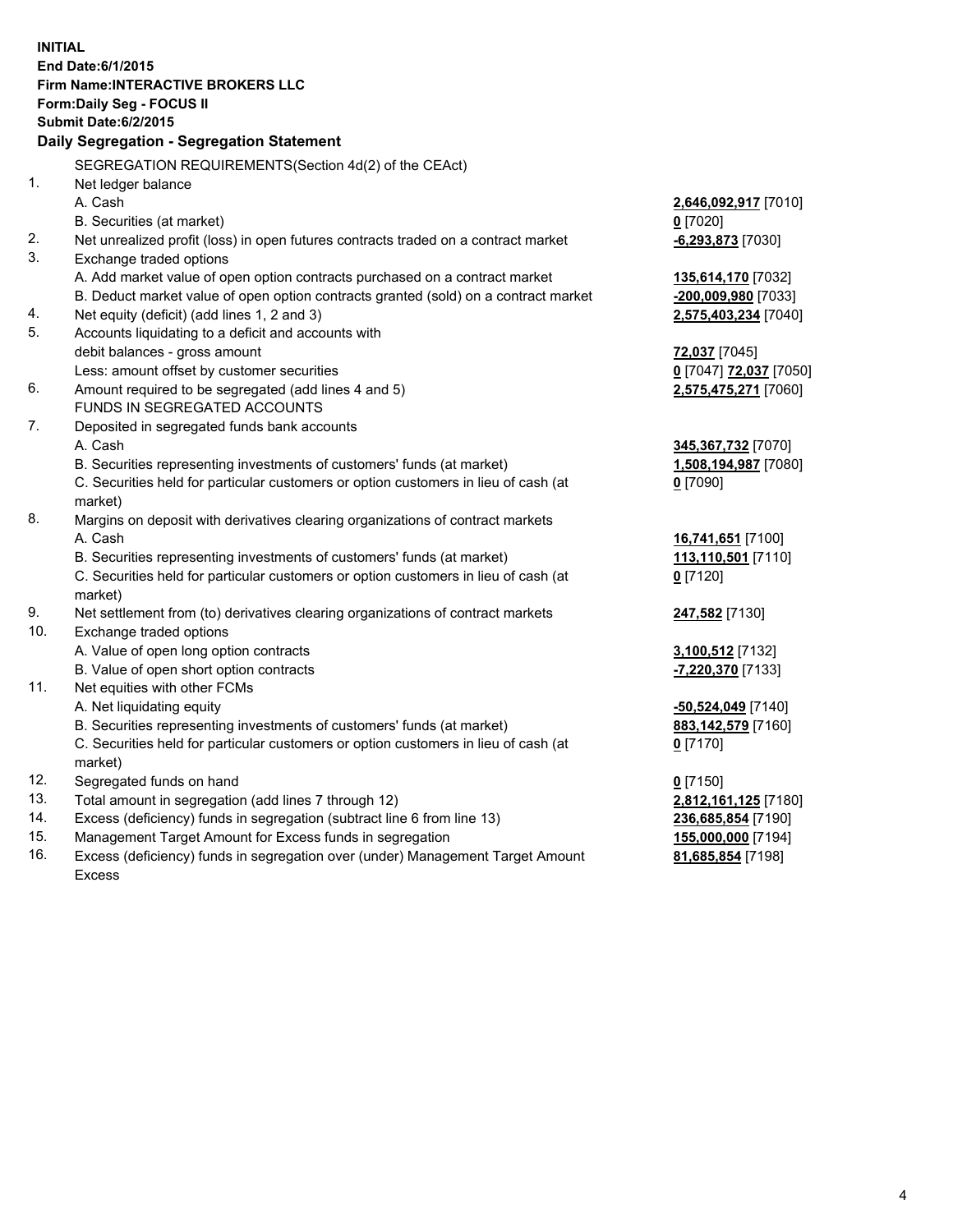## **INITIAL End Date:6/1/2015 Firm Name:INTERACTIVE BROKERS LLC Form:Daily Seg - FOCUS II Submit Date:6/2/2015 Daily Segregation - Supplemental**

| $\blacksquare$           | Total gross margin deficiencies - Segregated Funds Origin                              | 676,286 [9100] |
|--------------------------|----------------------------------------------------------------------------------------|----------------|
| $\blacksquare$           | Total gross margin deficiencies - Secured Funds Origin                                 | 344,973 [9101] |
| $\blacksquare$           | Total gross margin deficiencies - Cleared Swaps Customer Collateral Funds Origin       | $0$ [9102]     |
| $\blacksquare$           | Total gross margin deficiencies - Noncustomer and Proprietary Accounts Origin          | $0$ [9103]     |
| $\blacksquare$           | Total number of accounts contributing to total gross margin deficiencies - Segregated  | 119 [9104]     |
|                          | Funds Origin                                                                           |                |
| $\blacksquare$           | Total number of accounts contributing to total gross margin deficiencies - Secured     | 145 [9105]     |
|                          | Funds Origin                                                                           |                |
| $\overline{\phantom{a}}$ | Total number of accounts contributing to the total gross margin deficiencies - Cleared | $0$ [9106]     |
|                          | Swaps Customer Collateral Funds Origin                                                 |                |
| -                        | Total number of accounts contributing to the total gross margin deficiencies -         | $0$ [9107]     |
|                          | Noncustomer and Proprietary Accounts Origin                                            |                |
| $\blacksquare$           | Upload a copy of the firm's daily margin report the FCM uses to issue margin calls     |                |
|                          | which corresponds with the reporting date.                                             |                |

20150601 Commodity Margin Deficiency Report Upload.xlsx